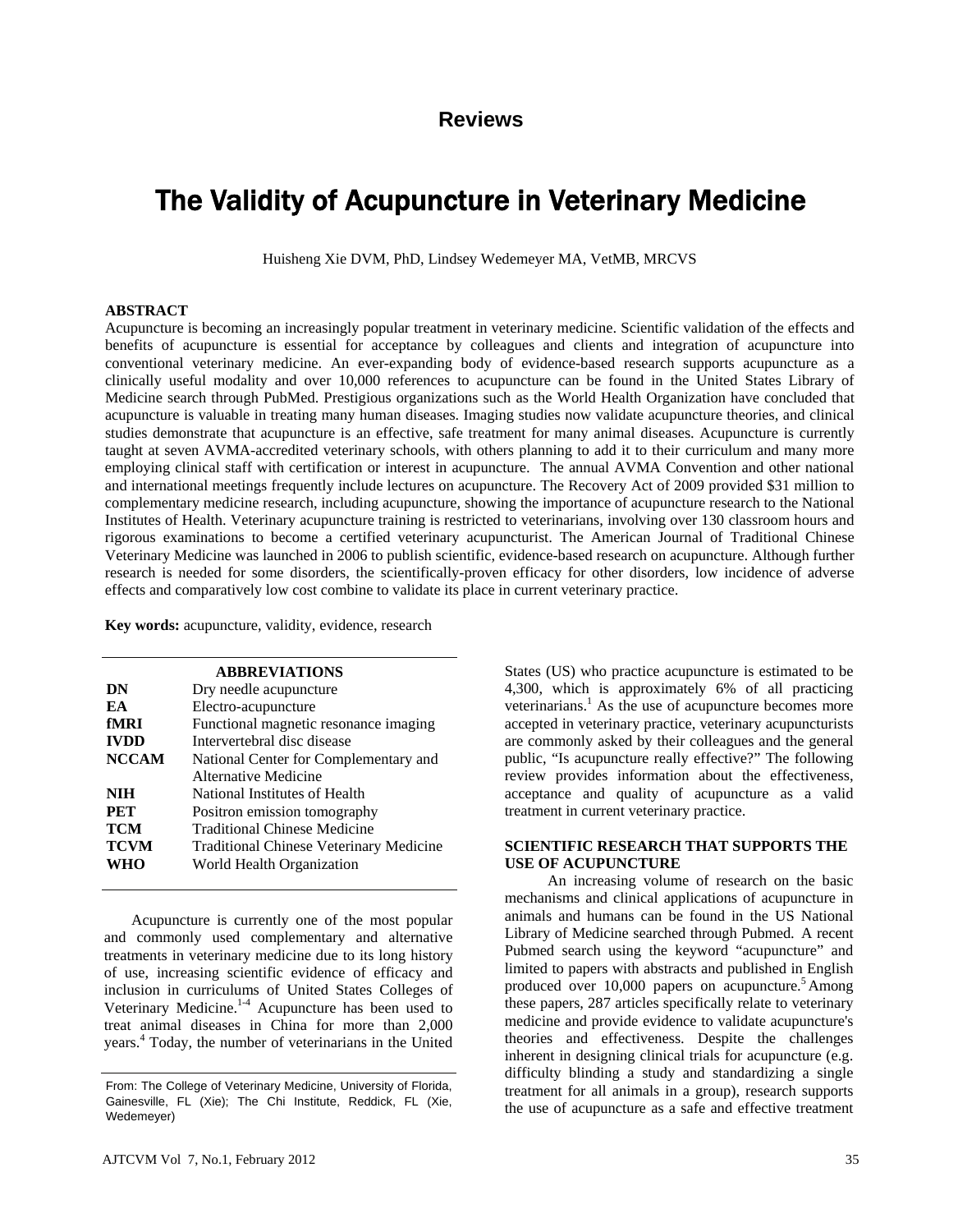for many disorders in animals.

 In recent years, a large amount of data has been accumulated not only to support the clinical relevance and effectiveness of acupuncture, but also to provide insights into the basic mechanisms of actions of acupuncture and validate Traditional Chinese Medicine (TCM) theories.5,6 For example, in TCM theory, acupuncture points are associated with specific internal organs and bodily functions. Recent studies using functional magnetic resonance imaging (fMRI) and positron emission tomography (PET) have demonstrated the direct relationship between acupuncture point stimulation and activation of specific brain areas related to specific functions, as described by TCM theories. A recent study utilized magnetic resonance imaging (MRI) of the body to evaluate the TCM theory that specific acupoints on the Bladder Channel were connected to specific organs.<sup>6</sup> An MRI contrast agent was injected into BL-18, BL-20 and BL-23 and the migration of the contrast agent was followed with MRI. The final distribution of the contrast agent was found in the area of the internal organ associated with each of these points described in TCM theory. Further studies are needed to verify these preliminary findings, but this study illustrates how advances in imaging technology are enabling scientific validation of ancient TCM theories. Some of the scientific research on acupuncture for pain and disorders of body systems, in both humans and animals, is summarized below.

#### **Scientific Evidence for Acupuncture Treatment of Pain**

 Pain relief has long been an important focus of acupuncture research.<sup>5</sup> Numerous studies in humans and animals have consistently documented that both dryneedle acupuncture and electro-acupuncture (EA) relieve pain with minimal cardiorespiratory effects, for example in horses with experimentally-induced rectal colic and rats with chronic visceral hypersensitivity.<sup>7,8</sup> These effects have been found to be comparable to those of commonly used pharmaceuticals as in one study, the efficacy of EA for pain relief was statistically equal to that of butorphanol.<sup>7</sup>

 Some studies have found that EA can provide sufficient analgesia for surgical procedures. For example in cattle, a controlled study using 28 animals found that a level of surgical analgesia graded as "excellent" was produced in 87.5% of cattle treated with EA at dorsal acupuncture points.<sup>9</sup> Consciousness was maintained and the cattle remained standing, with analgesia in an area appropriate for an abdominal surgical approach. Pain was still present in all cattle in the control group, which received EA at non-acupuncture points. This supports the findings of an earlier case series, which compared EA-induced analgesia to that produced by a paramedian nerve block suitable for laparotomy and found similar effects from these two methods of analgesia.<sup>10</sup>

A review of the research on the analgesic effects

of acupuncture in humans concluded that for conditions where there was enough research to allow meta-analysis or systematic evaluation, there is "consistent, goodquality patient-oriented evidence" that acupuncture can be beneficial for low back pain, neck pain, chronic idiopathic headache and migraine. $11$  This review also concluded that acupuncture was safe and well-tolerated.

 Although the mechanisms through which the analgesic effects of acupuncture are mediated have not yet been completely elucidated, signaling molecules including opioid peptides (at mu, delta and kappa receptors), glutamate (at N-methyl D-aspartate [NMDA] and Alpha-amino-3-hydroxyl-5-methyl-4-isoxazolepropionate/kainate [AMPA/KA] receptors), 5 hydroxytryptamine and cholecystokinin octapeptide are involved.12 The precise mechanism is affected by inherited genetic factors and differs between normal and hyperalgesic animals.<sup>12,13</sup>

 Scientific research is now not only establishing acupuncture's mechanisms of action and clinical effects in pain relief, but also developing clinical protocols to achieve the greatest therapeutic effect. In one study, EA treatments using high frequencies (80-120 Hz) induced a stronger local analgesic effect than EA treatments using low frequencies (20 Hz).<sup>14</sup> However, EA treatments with lower frequencies induced analgesia that, although milder in its effect, persisted longer.<sup>14</sup> This study not only proved that EA has clinically useful analgesic effects, but also demonstrated how EA can be best applied in clinical practice, adding to the validity of acupuncture as a clinical veterinary treatment.

 Treatment of pain associated with musculoskeletal disorders is a common use of acupuncture, especially in performance horses.<sup>15-17</sup> Musculoskeletal pain is perhaps the most important cause of decreased performance and loss of training and competition time in equine athletes and may be difficult to successfully resolve using a conventional veterinary approach. Many researchers have proved the efficacy of acupuncture in both human and veterinary musculoskeletal disorders, using a variety of parameters to assess the level of pain. For example, the hoof withdrawal reflex latency is a measurement to assess the degree of pain in a lame horse. In one study, EA significantly increased the hoof withdrawal reflex latency and reduced the horse's lameness score, simultaneously increasing the plasma β-endorphin concentration.15 Based on this finding, release of βendorphin may be one of the pathways through which acupuncture relieves pain.<sup>15</sup>

 Many clinical trials have been conducted using EA to treat performance horses suffering from chronic back pain.<sup>16,17</sup> Results provide clear, scientifically-based evidence that three sessions of EA treatment can successfully relieve signs of back pain in horses and the analgesic effect can last at least two weeks. In contrast, medicating with oral phenylbutazone alone did not effectively relieve pain.<sup>16</sup> Chronic, painful effectively relieve  $\text{pain.}^{16}$  Chronic, painful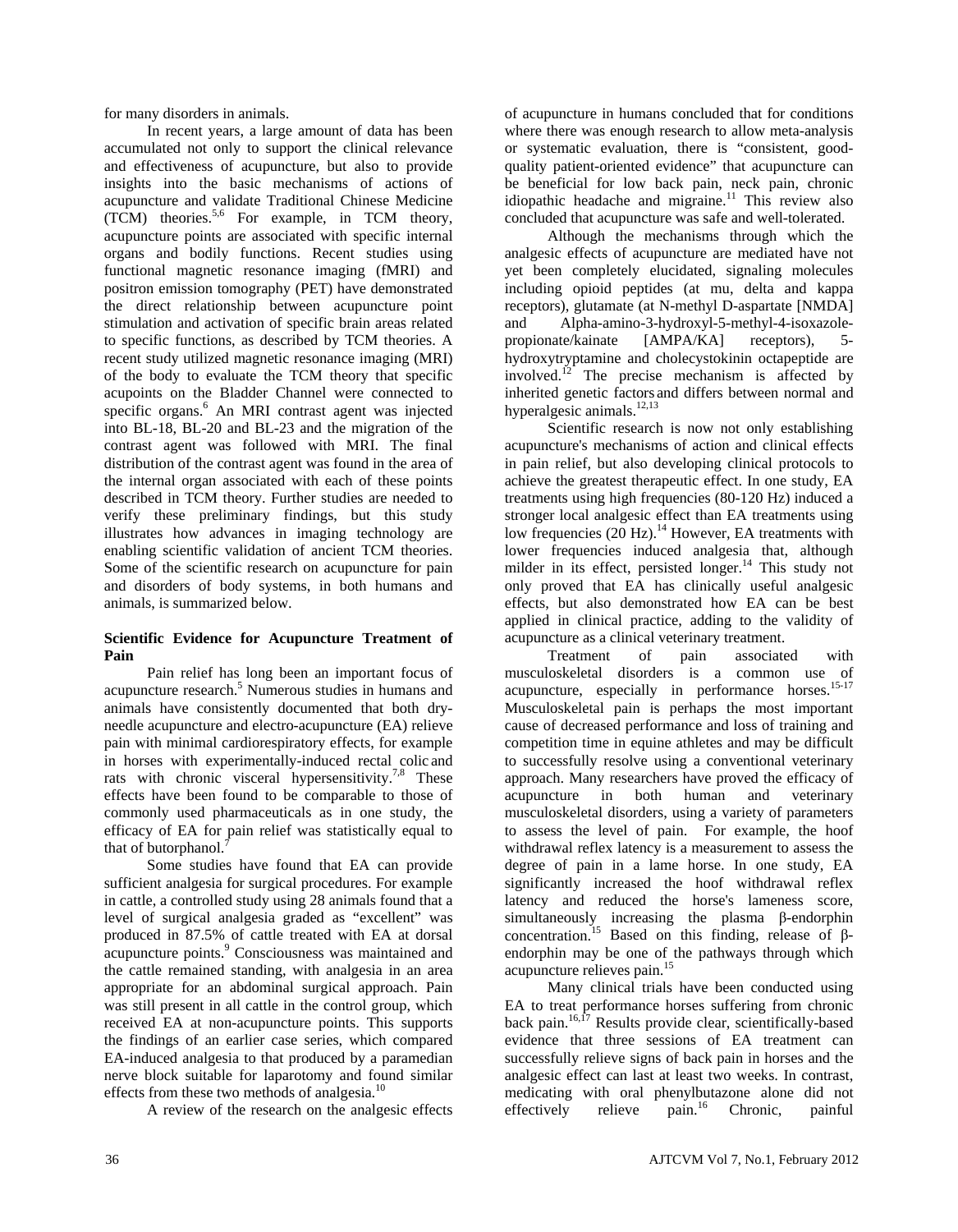musculoskeletal conditions such as osteoarthritis are an important challenge in human medicine. Large-scale, randomized, controlled studies have documented the effectiveness of acupuncture to decrease joint pain and improve mobility in human osteoarthritis patients.<sup>18,19</sup>

#### **Scientific Evidence for Acupuncture Treatment of Wounds**

In addition to its analgesic effects, acupuncture also has anti-inflammatory effects. An example where this is clinically useful is in treatment of exuberant granulation tissue ("proud flesh") in horses. Equine lower limb wounds often heal poorly and it can be difficult to reduce granulation tissue formation and achieve a cosmetic result. Implantation of gold beads at acupuncture points has been used to treat wounds on the cranial hock and cannon bone region. $20$  This study found that a single implantation effectively controlled excessive granulation tissue formation, reducing or eliminating the need for bandaging and eliminating surgical resection in thirtyfive horses. The wounds healed with a cosmetically acceptable and functional result. Long-term follow-up for eighteen or more months demonstrated that the wounds had completely healed, with reduced fibrosis compared to horses not treated with acupoint gold bead implantation. Although this was a preliminary study, gold bead implantation produced significant results without adverse effects on the horses and this application of acupuncture is worthy of further clinical investigation.

#### **Scientific Evidence for Acupuncture Treatment of Neurological Disorders**

 A variety of research studies have confirmed the efficacy of acupuncture for neurological disorders in veterinary medicine.<sup>5</sup> Intervertebral disc disease (IVDD) has been the primary focus of research because of the prevalence of the disease in dogs.<sup>21-23</sup> In one study, 50 dogs with thoracolumbar IVDD were classified using a scale of specific neurological deficits from Grades 1-5 (Grade  $1 =$  pain only, no neurological deficits and Grade  $5$  = paraplegia with no deep pain) and then randomly allocated to one of two treatment groups.<sup>21</sup> Dogs in one group received EA and dry needle acupuncture (DN) combined with standard conventional medical treatment and those in the second group received only standard conventional medical treatment. The time (mean ± standard deviation) to recover ambulation in dogs with Grade 3 or 4 dysfunction (non-ambulatory) in the group receiving EA/DN was significantly less  $(10.10 \pm 6.49)$ days) than in the group not receiving EA/DN (20.83  $\pm$ 11.99 days). The success rate, defined as the ability to walk without assistance for dogs with Grade 3 or 4 dysfunction (non-ambulatory), was significantly higher (10/10 dogs) in the group that received EA/DN than similarly affected dogs not receiving EA/DN (6/9 dogs). The overall success rate (all dysfunction grades) for dogs receiving EA/DN was significantly higher (23/26; 88.5%) than for those receiving only conventional

medication (14/24; 58.3%). The conclusion of the study was that EA/DN combined with standard conventional medical treatment was more effective than conventional medication alone and resulted in a shorter time to recover ambulation in dogs with thoracolumbar IVDD.<sup>21</sup>

 In another study comparing surgery and EA/DN for dogs with IVDD, 40 dogs, whose neurological deficits were graded using the same Grade 1-5 scale described above, were divided into three treatment groups: 1) Prednisone and decompressive spinal surgery alone (10 dogs), 2) Prednisone and EA/DN alone (19 dogs) and 3) Prednisone, decompressive spinal surgery and EA/DN  $(11 \text{ dogs})^{22}$  Treatment was considered a "clinical success" when a dog initially classified as Grade 4 or 5 (paraplegic with or without deep pain respectively) became a Grade 1 (no neurological deficits) or Grade 2 (ambulatory) within 6 months of initiating treatment. The researchers found that "clinical success" was significantly higher for dogs that received EA/DN alone (15/19) or EA/DN and surgery (8/11) than for dogs that had surgery alone (4/10). Thus, they concluded that EA/DN was more effective than surgery alone for recovery of ambulation and improvement in neurologic deficits in dogs with long-standing severe deficits attributable to thoracolumbar  $IVDD.<sup>22</sup>$ 

The outcomes of 80 dogs with paraplegia and intact deep pain from intervertebral disk disease treated with or without EA/DN were compared in a retrospective study.<sup>23</sup> Thirty-seven dogs were treated with prednisone alone and forty-three dogs were treated with prednisone plus EA/DN. Acupoints GV-7 and GV-2 were treated with EA at 0.5-2.5 millivolts and mixed frequencies of 2 and 15 Hz for 30 minutes. Acupoints on the Bladder Channel near the lesion and bilaterally at GB-30, GB-34 and ST-36 were treated with DN for 30 minutes. The combination of EA/DN with prednisone was more effective than prednisone treatment alone to recover ambulation, relieve back pain and decrease relapse.<sup>23</sup>

The effects of acupuncture for epilepsy have also been studied extensively in experimental human clinical trials.<sup>5</sup> The implantation of gold beads at acupuncture points improved seizure control in fifteen dogs with canine idiopathic epilepsy.<sup>24</sup> Fifteen weeks after implantation, 9 (60%) had at least a 50% reduction in seizure frequency compared to the control period before  $implantation.<sup>24</sup> Although only an uncontrolled case$ series, the results of the study suggest further studies of acupuncture for canine epilepsy are warranted.

Human clinical trials have demonstrated acupuncture's efficacy in other neurological disorders and further studies for the treatment of these neurological disorders in animals is warranted.<sup>5,25,26</sup> A multicenter, randomized, controlled study found that acupuncture with moxibustion was more effective than prednisolone and dibazol with B vitamins for treatment of idiopathic facial paralysis (Bell's palsy) in humans.25 A systematic review of human clinical randomized trials evaluating acupuncture treatment for facial nerve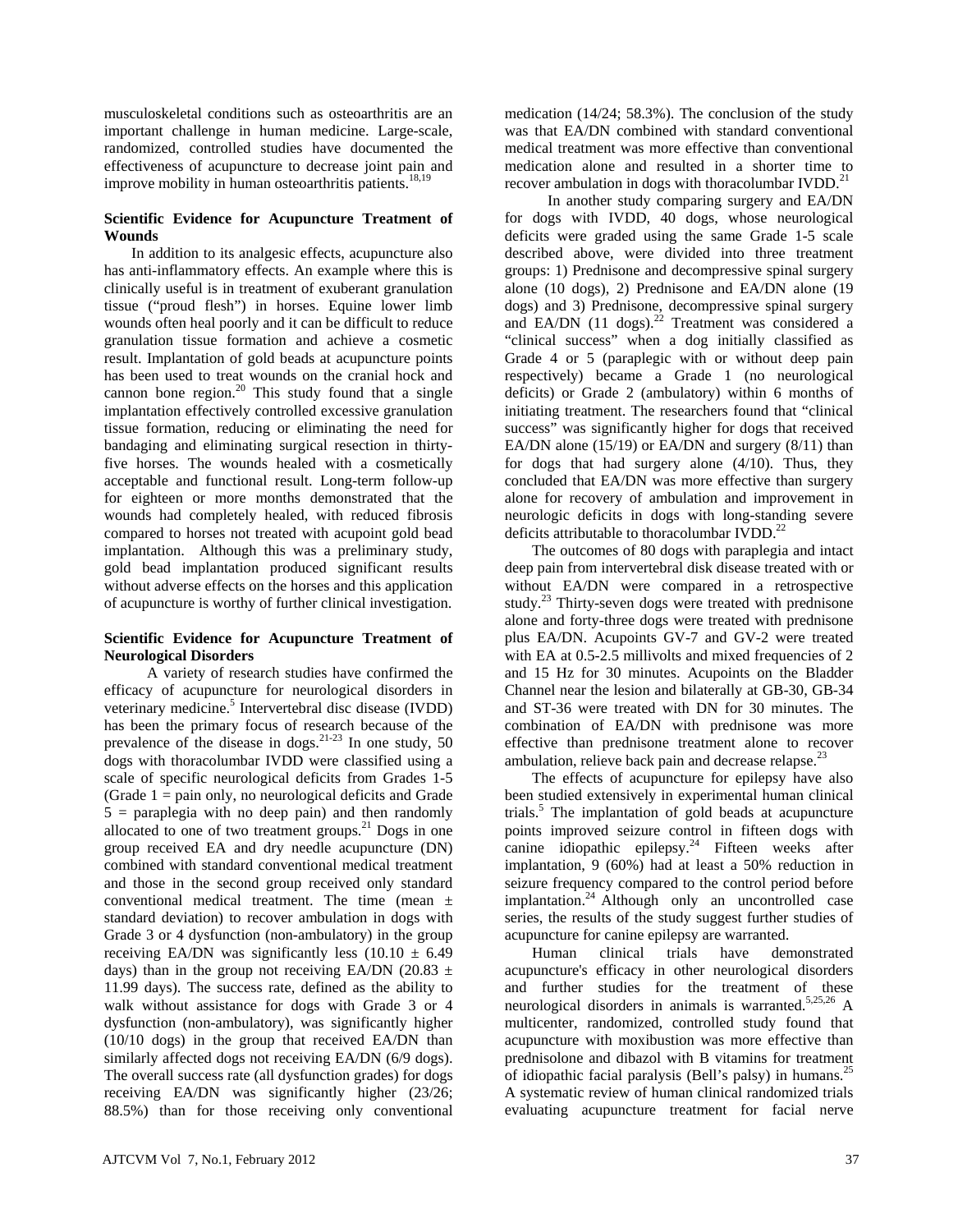paralysis reported significantly positive effects with EA and recommended a standardized treatment regime.<sup>26</sup> Another systematic review of several human clinical randomized, controlled trials of acupuncture for idiopathic facial nerve paralysis concluded that although preliminary positive results had been reported, higher quality studies with larger numbers of patients were still needed before recommendations regarding acupuncture for facial nerve paralysis (Bell's palsy) for humans could be made.<sup>27</sup>

Human case reports and clinical randomized controlled trials report successful treatment of acute idiopathic vestibular syndrome (Ménière's disease) with acupuncture.5,28 After a recent systematic review of human clinical randomized, controlled trials evaluating acupuncture for Ménière's disease (idiopathic vestibular syndrome), it was concluded that acupuncture was beneficial, but further human clinical trials were needed to clarify questions around the appropriate frequency and number of acupuncture treatments required. $28$  In animal models for brain ischemia, EA has been shown to protect the brain from the effects of ischemia, and stimulate stem cell proliferation and improve neurological deficits after cerebral ischemia.29,30 This is relevant for potential treatment of traumatic brain injury and stroke disorders.

#### **Scientific Evidence for Acupuncture Treatment of Ophthalmological Disorders**

 Acupuncture has long been anecdotally known to have beneficial effects on vision, but these effects are now being documented through scientific research. $5,31,32,33$ Visual evoked potential (VEP) is a physiological parameter used to objectively measure visual function, and reflects optic nerve functioning.<sup>31</sup> Research has shown that in human subjects with prolonged VEP latency, acupuncture decreased the latency and these subjects reported that they could then see more easily and clearly.<sup>31</sup> Other studies have demonstrated that acupuncture can enhance choroidal blood flow to improve optic function.<sup>32</sup>

 Scientific studies have also begun to document the efficacy of acupuncture in clinical ophthalmological disorders, such as glaucoma. For example, one study used EA to treat Rhesus monkeys with glaucoma.<sup>33</sup> After one hour of EA treatment, the intraocular pressure decreased to less than half the baseline pressure  $(41.1\pm8.3$  versus  $20.9\pm3.3$  mmHg, p<0.05). The intraocular pressure remained considerably decreased at 24 hours (26.6±9.3 mmHg) and 48 hours (27.9±3.8 mmHg), but was not significantly different at 72 hours (32.6±7.1 mmHg) after treatment. The intraocular pressure in the control group did not differ from baseline values.

#### **Scientific Evidence for Acupuncture Treatment of Cardiorespiratory Disorders**

 Arterial hypertension is an important risk factor in development of cardiovascular disease in humans, so

has been the focus of much scientific research.<sup>5</sup> Acupuncture has been shown to significantly reduce both systolic and diastolic blood pressure in many studies, possibly through enhanced arterial nitric oxide synthase expression and increased plasma nitric oxide concentration.34,35 After a period of myocardial ischemia, there is a high risk of development of potentially lethal cardiac arrhythmias.<sup>36</sup> A controlled study in rats showed that EA at points PC-5 and PC-6 significantly reduced the incidence of ventricular tachyarrhythmias caused by experimentally-induced occlusion and reperfusion of the left coronary artery, by reducing myocardial metabolic demand.36 The incidence of tachyarrhythmia was 25% in the EA group and 100% in the control group, which received no treatment. These acupuncture points are known in TCM theory to regulate the heart and relieve cardiac pain. There is also evidence that acupuncture can successfully convert cardiac arrhythmias. $37$  A review of eight studies using acupuncture to treat cardiac arrhythmia in humans found that 87-100% of patients converted to a normal sinus rhythm after acupuncture.<sup>36</sup> While recognizing that there were methodological limitations to these studies and that better-controlled trials are needed, this review concluded that "acupuncture seems to be effective in treating several cardiac arrhythmias."

Respiratory depression and apnea during anesthesia are common in veterinary practice. A study of 69 cats and dogs showed that acupuncture at acupoint GV-26 restored respiration to normal or near normal rates in 100% of animals, if there was no concurrent cardiac arrest.<sup>38</sup> When cardiac arrest occurred and vital signs were absent, the revival rate was 43%.This point is known in TCM theory to restore consciousness.

#### **Scientific Evidence for Acupuncture Treatment of Gastrointestinal Disorders**

 Due to the high prevalence of functional gastrointestinal disorders in the human population (estimated at up to 70%), there is a large body of research into the efficacy and mechanisms of acupuncture in a variety of human gastrointestinal conditions.5,39,40 A systematic review of human clinical trials of acupuncture found that in studies with a rigorous methodological design, acupuncture had significantly beneficial effects in Crohn's disease and colitis in humans. $40$ 

 The acupuncture point ST-36 is suggested in TCM theory to affect the stomach. PET scans have shown that when ST-36 is stimulated with an acupuncture needle, there is increased activity in the regions of the human brain associated with gastric function, thus supporting TCM theory that specific acupuncture points are related to specific organs. $41$ Several other studies of ST-36 utilizing PET scans and fMRI have also supported the TCM theory. $6$  One study using an electro-gastrogram to monitor stomach muscle activity in rabbits demonstrated that EA at ST-36 has a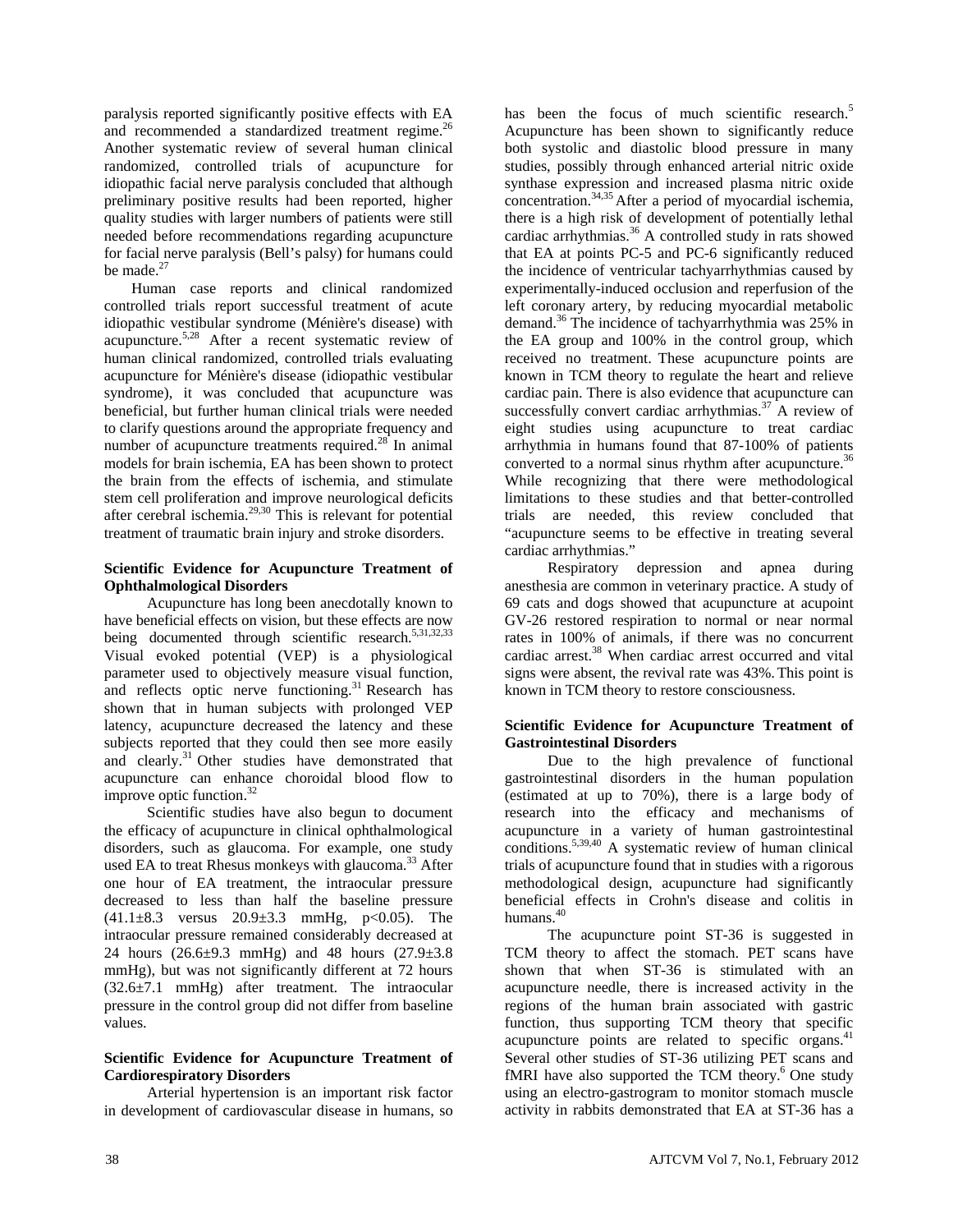bi-directional, modulatory effect on gastric muscle electrical activity, possibly through M-cholinoceptors and α-adrenoceptors.<sup>4</sup>

 Other acupuncture points that have been demonstrated to affect gastrointestinal motility in animals include BL-27, BL-21, and SP-6. $43-45$  These are all points known in TCM theory to affect the gastrointestinal tract. Stimulation of the acupuncture point PC-6 is known in TCM to control nausea and vomiting. Evaluation of fMRI during PC-6 stimulation showed activation of brain regions affecting gastric myoelectrical activity, vagal modulation and cerebellar and vestibular activity, all of which are involved in nausea and vomiting. $^{46}$  This supports the TCM theory that specific acupuncture points have specific actions and that PC-6 is directly related to nausea and vomiting. These studies show that acupuncture has significant and clearly described effects on the human and animal gastrointestinal tract, which are applicable to the treatment of a variety of human and animal gastrointestinal disorders. This has great clinical relevance, given the lack of effective conventional treatments for disorders such as irritable and inflammatory bowel diseases in both humans and animals, especially because no studies found adverse effects from acupuncture treatment.<sup>40</sup>

#### **Scientific Evidence for Acupuncture Treatment of Reproductive Disorders**

 Acupuncture is increasingly used in management of equine reproduction. Research supports the use of acupuncture in equine disorders including anestrus, urine pooling, infertility and poor libido in stallions.<sup>47</sup> These therapeutic effects are mediated through hormonal regulation, altered smooth muscle motility, and general stress and/or pain relief from musculoskeletal or environmental conditions.<sup>47</sup>

#### **ORGANIZATIONS THAT SUPPORT THE USE AND FURTHER STUDY OF ACUPUNCTURE**

Acceptance of acupuncture has increased in international and national health organizations, the American Veterinary Medical Association, US Colleges of Veterinary Medicine and among veterinary practitioners.

#### **International and National Health and Professional Organizations**

In 1997, the National Institutes of Health (NIH) published a consensus paper on acupuncture that was the result of several days of expert scientific presentations and discussions by an independent group of professionals.48 They concluded, "Acupuncture, as a therapeutic intervention, is widely practiced in the United States. While there have been many studies of its potential usefulness, many of these studies provide equivocal results because of design, sample size, and other factors. The issue is further complicated by

inherent difficulties in the use of appropriate controls, such as placebos and sham acupuncture groups. However, promising results have emerged, for example, showing efficacy of acupuncture in adult postoperative and chemotherapy nausea and vomiting and in postoperative dental pain. There are other situations such as addiction, stroke rehabilitation, headache, menstrual cramps, tennis elbow, fibromyalgia, myofascial pain, osteoarthritis, low back pain, carpal tunnel syndrome and asthma, in which acupuncture may be useful as an adjunct treatment or an acceptable alternative or be included in a comprehensive management program Further research is likely to uncover additional areas where acupuncture interventions will be useful."<sup>48</sup> Between 1997 when the NIH statement was issued and 2011, there have been approximately 8,000 more references on acupuncture added to the US Library of Medicine.<sup>5</sup> The evidence for the efficacy of acupuncture treatment for many medical conditions has increased exponentially since that time and the consensus statement has not been updated; therefore, the NIH refers readers to MedlinePlus, which has an updated overview of the use of acupuncture for human disease. It indicates further "promising results" from research funded by National Center for Complementary and Alternative Medicine (NCCAM) on acupuncture for relief of pain in several conditions, conducted since the 1997 Consensus Statement.<sup>49</sup>

 In 2003, the World Health Organization (WHO) published a review of the scientific evidence for acupuncture treatment of various medical conditions.<sup>50</sup> After analysis of the clinical trials of acupuncture, the WHO concluded that acupuncture has significant therapeutic effects for a large number of human medical disorders. The WHO report listed 28 symptoms, diseases and conditions for which acupuncture has "been proved through controlled trials to be an effective treatment," including but not limited to numerous types of pain, allergic rhinitis, nausea and vomiting and elevated and decreased blood pressure.<sup>50</sup> The review also listed an additional 63 conditions for which, "The therapeutic effect of acupuncture has been shown, but for which further proof is needed."

 The NIH and WHO are not the only professional, independent medical experts that have analyzed acupuncture and concluded that it is an effective and valid treatment for specific disorders. In 2007, the American Pain Society and the American College of Physicians issued joint clinical practice guidelines for diagnosis and treatment of low back pain.<sup>51</sup> These stated that, "For patients who do not improve with self-care options, clinicians should consider the addition of nonpharmacologic therapy with proven benefits," and went on to recommend acupuncture for low back pain, especially when pain is subacute or chronic.

In 1996, the AVMA stated in their guidelines on alternative therapies that, "Veterinary acupuncture and acutherapy are now considered an integral part of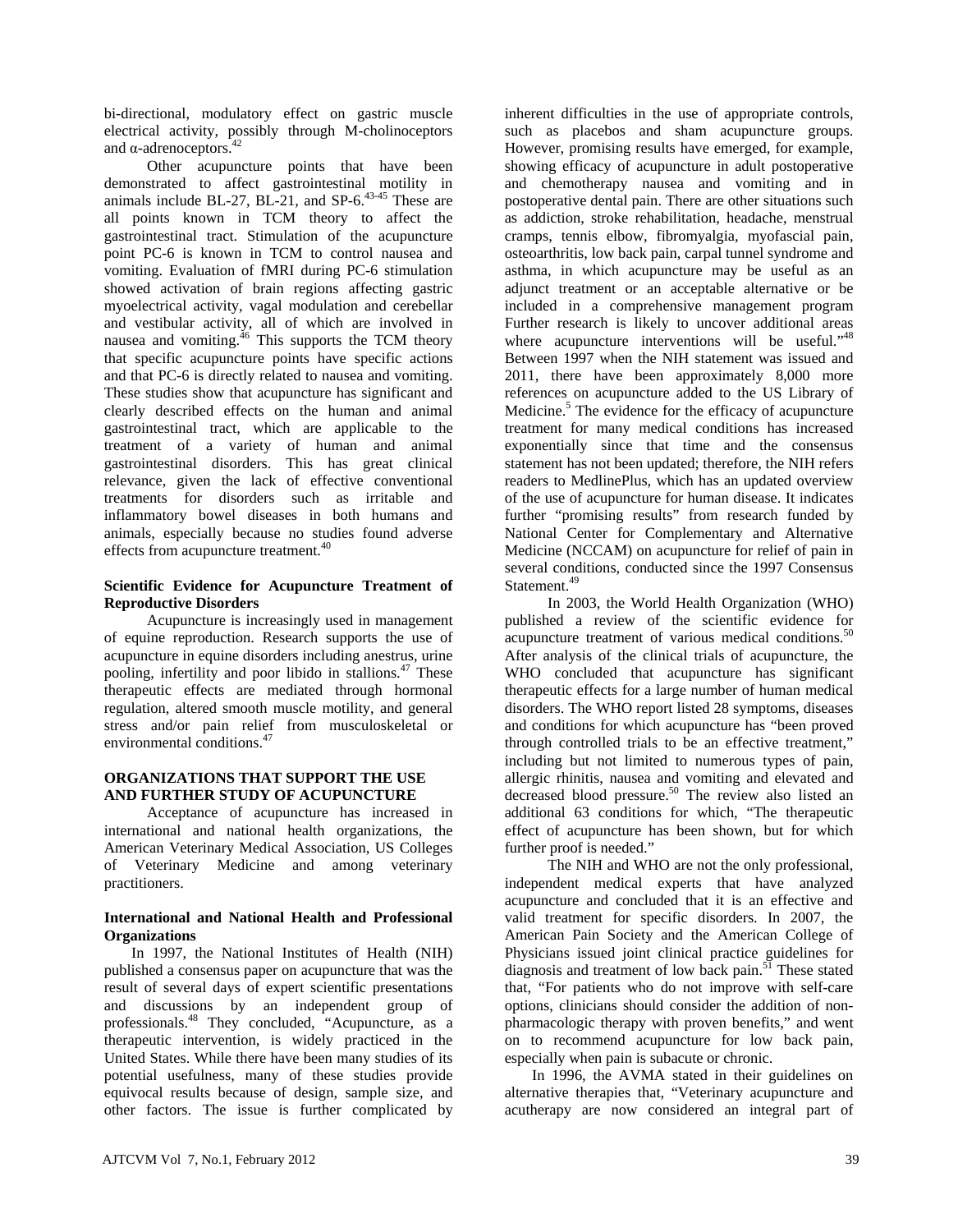veterinary medicine" and the annual AVMA conventions often include lectures on acupuncture.<sup>52</sup> The latest AVMA Guidelines for Complementary and Alternative Veterinary Medicine (approved in 2001, revised in 2007) simply states that, "Recommendations for effective and safe care should be based on available scientific knowledge," and that, "Veterinarians should ensure that they have the requisite skills and knowledge for any treatment modality they may consider using."<sup>53</sup>

Funding for acupuncture research has also increased over the past decade.54-58 The NCCAM is one of the 27 institutes and centers that make up the NIH. The NCCAM received approximately \$31 million from the American Recovery and Reinvestment Act ("Recovery Act") to fund complementary and alternative medicine research in fiscal years  $2009$  and  $2010<sup>54</sup>$  As of September 30, 2009, NCCAM had awarded \$16.8 million to fund 45 new and pending grant applications. Of this amount, \$2.48 million was allocated to projects specifically dedicated to the study of the mechanisms of action of acupuncture and the efficacy of acupuncture treatment in a variety of medical disorders. In addition, the NIH Office of the Director funded four grants for a total of \$1.4 million that NCCAM will administer. Studies on chronic pain, one of the main targets of Recovery Act funding, are "a vital component of NCCAM's research portfolio," and acupuncture's actions and efficacy are a key part of chronic pain research.<sup>54</sup> National veterinary funding sources currently supporting acupuncture research include the Morris Animal Foundation, the American Association of Equine Practitioners, the American Association of Traditional Chinese Veterinary Medicine (AATCVM) and the American Academy of Veterinary Acupuncture (AAVA).55-58 Support for the use and research of acupuncture by these well respected, international and national medical and professional organizations is a testament to the increased interest in the integration of acupuncture into standard medical care over the past 15 years.

## **Colleges of Veterinary Medicine**

 Acupuncture is part of the curriculum of the DVM programs at numerous AVMA-accredited veterinary schools, both within the US and abroad, and interest in acupuncture is increasing in veterinary students and faculty.<sup>1-3</sup> Veterinary medical schools that are AVMA-accredited and teach some aspect of acupuncture include the University of California, Davis; the University of Florida; the University of Minnesota; Murdoch University; Oklahoma State University; the University of Tennessee and Washington State University.<sup>1</sup> For example, an elective two-week Acupuncture Clinical Rotation has been offered annually at the University of Florida, College of Veterinary Medicine (UFCVM) since 2001. Since 2004, nine interns have completed the Acupuncture Internship Program at UFCVM.

 Other AVMA-accredited veterinary schools, although not directly teaching acupuncture to veterinary students, offer acupuncture as a treatment option for clients.59-61 North Carolina State University includes acupuncture in its Integrated Pain Management Service.<sup>59</sup> The University of Pennsylvania includes acupuncture in its Equine Sports Medicine and Imaging Service (stating that "Acupuncture in horses is particularly useful for the treatment of chronic back pain") and offers a referral acupuncture service for small  $\mu$ animal patients.<sup>60,61</sup> From a review of veterinary school websites, it was found that at least 17 of the 31 AVMAaccredited veterinary schools in the US (54%) have veterinarians certified in or with an interest in acupuncture as faculty members, or offer acupuncture to their clients through referral. $3,62$ 

# **Veterinary Practitioners**

 Although the AVMA Board of Veterinary Specialties does not yet recognize specialization in veterinary acupuncture, training and certification in veterinary acupuncture are available to veterinarians through three continuing education programs in the United States and interest in veterinary acupuncture continues to grow.<sup>3,63-65</sup> The typical acupuncture training program requires 130-140 hours of lectures and laboratories, with rigorous written and oral examinations, 30-40 hours of internship training with a certified acupuncturist and written case reports in order to receive a certified veterinary acupuncturist (CVA) certificate. Many of the lecturers and instructors for these courses are themselves involved in scientific acupuncture research at veterinary schools across the US and the scientific basis of acupuncture is emphasized in these courses, where veterinarians are taught therapeutic practices that are supported by evidence-based  $r$ esearch.<sup>63-65</sup>

 Providers of CVA programs in the US are the Chi Institute of Chinese Medicine, the International Veterinary Acupuncture Society (IVAS) and the Colorado Veterinary Medical Association.<sup>63-65</sup> The number of veterinarians who have taken a CVA course from one of these three programs has been conservatively estimated to be 4,300, or approximately  $6\%$  of all practicing veterinarians.<sup>1</sup> CVA veterinarians are well trained and highly qualified to practice veterinary acupuncture and practitioner listings can be found on the websites of several organizations. $57,58,63-65$ The American Academy of Veterinary Acupuncture, American Holistic Veterinary Medical Association, Chi Institute and IVAS also provide annual continuing education credits for CVA practitioners to maintain their certification, continue to develop their skills and keep informed of current scientific research and the best, most up-to-date clinical practices based on evidence-based studies.<sup>58,63,64,66</sup>

## **A Peer-Reviewed Journal to Validate Veterinary**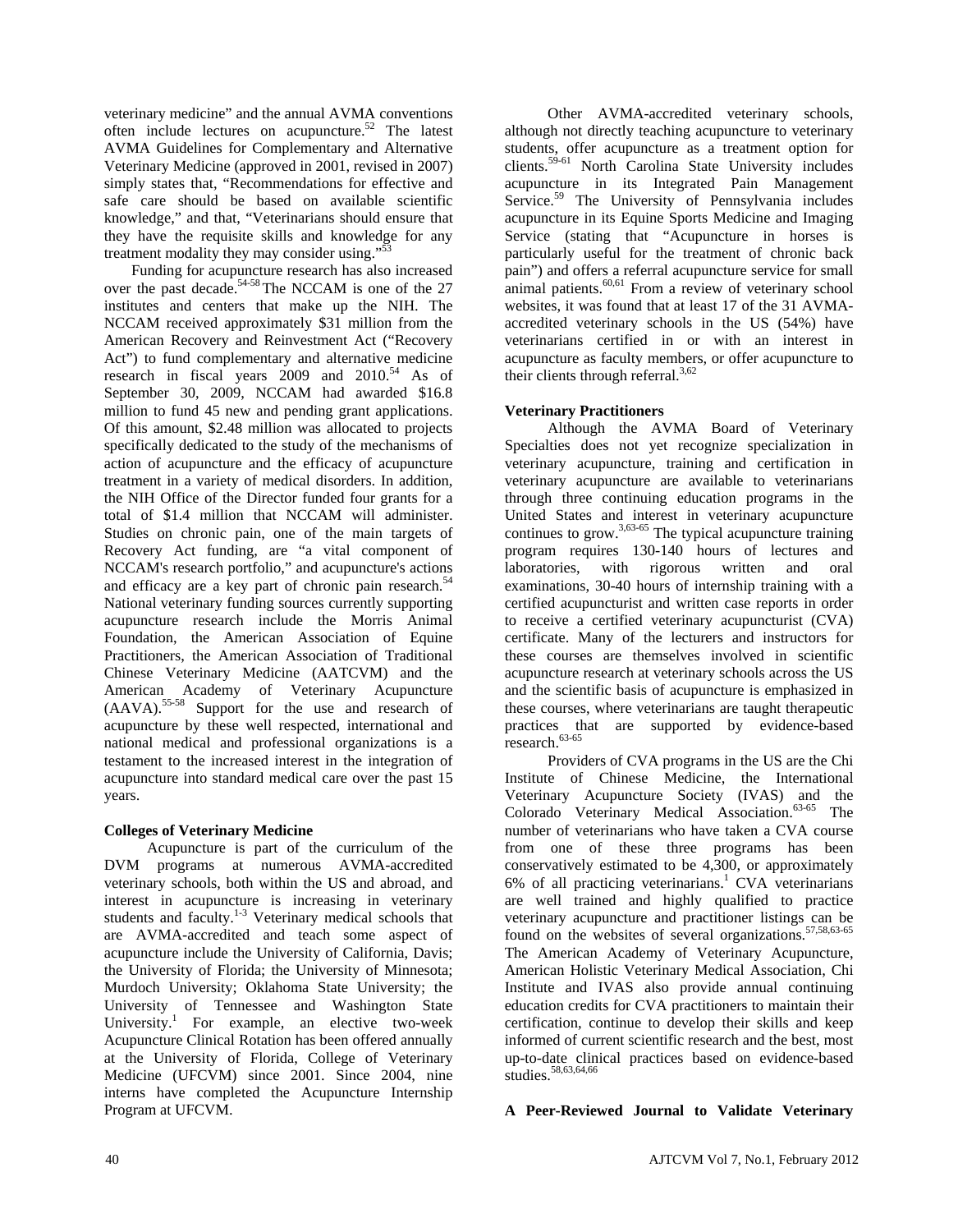#### **Acupuncture**

 The American Journal of Traditional Chinese Veterinary Medicine (AJTCVM) was launched in 2006, to promote the generation and publication of evidencebased research on the mechanisms of action, efficacy and optimum techniques for acupuncture and other forms of Chinese medicine in veterinary practice and is the official publication of the AATCVM and the  $AAVA$ .<sup>57,58,67</sup> The AJTCVM is a peer-reviewed journal with high editorial and scientific standards and has already published numerous original basic scientific research studies that provide further evidence for the validity, efficacy and scientific basis of acupuncture. The growing success of the AJTCVM reflects the strong desire of veterinarians in the developing field of acupuncture to promote evidence-based research and define the optimum clinical practices in order to provide their patients the highest standard of care, based on scientifically determined treatment protocols.

 In addition to the AJTCVM, acupuncture research has been published in many other peer-reviewed, respected veterinary journals, such as the Journal of the American Veterinary Medical Association and the Journal of Equine Veterinary Science, reflecting both the growing interest in and acceptance of acupuncture and the volume and quality of scientifically based research in this field.

#### **CONCLUSION**

 The dictionary definition of "valid" is: "Wellgrounded or justifiable: being at once relevant and meaningful," and "appropriate to the end in view: effective."<sup>68</sup> A valid treatment in veterinary medicine should have scientifically-proven efficacy and also be safe and cost-effective. The scientific research studies described in this review demonstrate that acupuncture has significant efficacy in a wide variety of diseases, including those conditions for which there is no effective conventional treatment. Acupuncture has been proven to be a safe therapy, with an extremely low incidence of side effects and adverse events, especially when administered by a veterinarian with specialized acupuncture training. $69$  A review of 12 prospective human studies, including over a million treatments, estimated the risk of a serious adverse event from acupuncture at  $0.05$  times/10,000 treatments.<sup>69</sup> As the NIH Consensus Statement states, "One of the advantages of acupuncture is that the incidence of adverse effects is substantially lower than that of many drugs or other accepted procedures for the same conditions."48 The NIH statement specifically points out that for some conditions, "Medical interventions have a potential for deleterious side effects, but are still widely used and are considered acceptable treatments. The evidence supporting these therapies is no better than that for acupuncture."48 With the low cost and minimal amount of equipment needed for acupuncture, compared to treatment using many of the current medical advances,

acupuncture is also a cost-effective option. All these factors together support acupuncture as a valid treatment in veterinary medicine.

#### **REFERENCES**

- 1. Chrisman CL, Xie H. Traditional Chinese veterinary medical education in colleges of veterinary medicine in the United States and China. American Journal of Traditional Chinese Veterinary Medicine 2010; 5(2):1-4.
- 2. Memon MA, Sprunger LK. Survey of colleges and schools of veterinary medicine regarding education in complementary and alternative medicine. J Am Vet Med Assoc 2011; 239(5):619-23.
- 3. Hunley S, Xie H. Veterinary acupuncture: current use, trends and opinions. American Journal of Traditional Chinese Veterinary Medicine 2011; 6 (2):55-62.
- 4. Yu C. Traditional Chinese Veterinary Acupuncture and Moxibustion. Beijing, China: China Agricultural Press 1995:1-6. (In Chinese)
- 5. PubMed. http://www.ncbi.nlm.nih.gov/sites/entrez. 11/19/2010
- 6. Kim J, Bae KH, Hong KS et al. Magnetic resonance imaging and acupuncture: A feasibility study on the migration of tracers after injection at acupoints of small animals. J Acupuncture and Meridian Studies 2009; 2(2):152-158.
- 7. Skarda RT, Muir WW. Comparison of electroacupuncture and butorphanol on respiratory and cardiovascular effects and rectal pain threshold after controlled rectal distention in mares. Am J Vet Res 2003; 64(2):137-144.
- 8. Liu H, Wang, X, Zhou E et al. Acupuncture at Both ST25 and ST37 Improves the pain threshold of chronic visceral hypersensitivity rats. Neurochem Res 2009; 34(11):1914-8.
- 9. Kim DH, Cho SH, Song KH et al. Electroacupuncture analgesia for surgery in cattle. Am J Chin Med 2004; 32(1):131-40.
- 10. White SS, Bolton JR, Fraser DM. Use of electroacupuncture as an analgesic for laparotomies in two dairy cows. Aust Vet J 1985; 62(2):52-4.
- 11. Kelly RB. Acupuncture for pain. Am Fam Physician 2009; 80(5):481-4.
- 12. Zhao ZQ. Neural mechanism underlying acupuncture analgesia. Prog Neurobiol 2008; 85 (4):355-75.
- 13. Lin JG, Chen WL. Acupuncture analgesia: a review of its mechanisms of actions. Am J Chin Med 2008; 36(4): 635-45.
- 14. Xie H, Ott EA, Harkins JD et al. Influence of electro -acupuncture stimulation on pain threshold in horses and its mode of actions. Journal of Equine Veterinary Science 2001; 21(12):591-600.
- 15. Xie H, Ott EA, Colahan P. The effectiveness of electro-acupuncture on experimental lameness in horses. Am J Trad Chin Vet Med 2009; 4(2):17-29.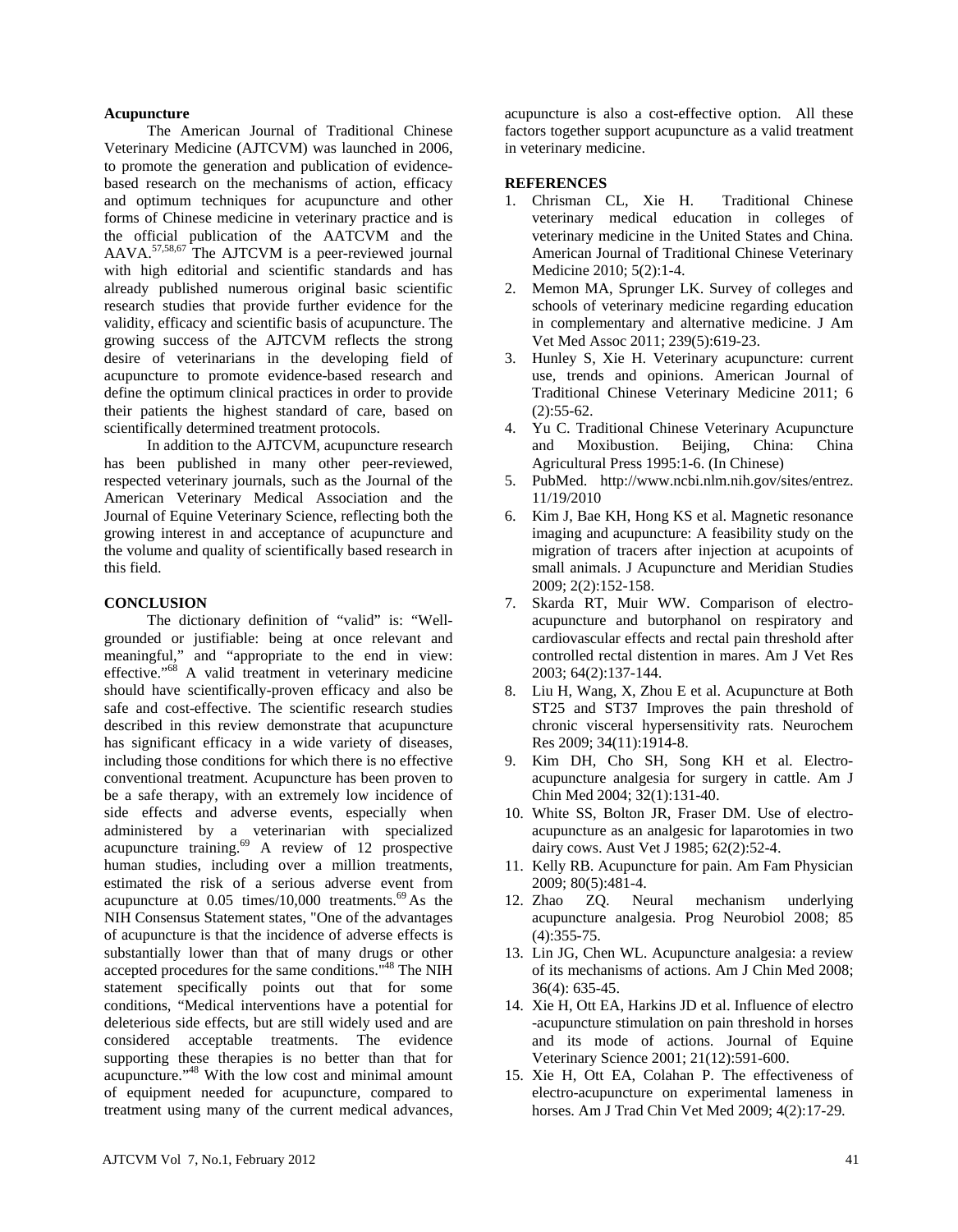- 16. Xie H, Colahan PT, Ott EA. Evaluation of electroacupuncture treatment of horses with signs of chronic thoracolumbar pain. J Am Vet Med Assoc 2005; 227(2):281-286.
- 17. Rungsri P, Trinarong C, Rojanasthien S et al. The effectiveness electro-acupuncture on pain threshold in sport horses with back pain. American Journal of Traditional Chinese Vet Med 2009; 4(1) 22-26.
- 18. Berman BM, Lao L, Langenberg P et al. Effectiveness of acupuncture as adjunctive therapy in osteoarthritis of the Knee. Ann Intern Med 2004; 141:901-910.
- 19. Vas J, Mendez C, Perea-Milla E et al. Acupuncture as a complementary therapy to the pharmacological treatment of osteoarthritis of the knee: randomized controlled trial. Brit Med J 2004; 329(7476):1216.
- 20. Frauenfelder H. The use of acupuncture beads to control exuberant granulation tissue in equine skin wounds: A preliminary study. Equine Vet Educ 2008; 20(11)587-595.
- 21. Hayashi AM, Matera JM, Fonseca Pinto AC. Evaluation of electro-acupuncture treatment for thoracolumbar intervertebral disk disease in dogs. J Am Vet Med Assoc. 2007; 231(6):913-8.
- 22. Joaquim JG, Luna SP, Brondani JT et al. Comparison of decompressive surgery, electroacupuncture, and decompressive surgery followed by electro-acupuncture for the treatment of dogs with intervertebral disk disease with longstanding severe neurologic deficits. J Am Vet Med Assoc. 2010; 236(11):1225-9.
- 23. Han HJ, Yoon HY, Kim JY et al. Clinical effect of additional electroacupuncture on thoracolumbar intervertebral disc herniation in 80 paraplegic dogs. Am J Chin Med 2010; 38(6):1015-25.
- 24. Gois-Marquez G, Cabellero E, Solis H et al. Electroencephalographic evaluation of gold wire implants inserted in acupuncture points in dogs with epileptic seizures. Research in Veterinary Science 2009; 86:152–161.
- 25. Liang F, Li Y, Yu S et al. A multicentral randomized control study on clinical acupuncture treatment of Bell's palsy. J Trad Chin Med 2006; 26  $(1):3-7.$
- 26. Zheng H, Li Y, Chen M. Evidence based acupuncture practice recommendations for peripheral facial paralysis. American Journal of Chinese Medicine 2009; 37(1):35-43.
- 27. Chen N, Zhou M, He L. Acupuncture for Bell's palsy. Cochrane Database Systematic Review 2010; 4(8):CD002914.
- 28. Long AF, Xing M, Morgan K et al (2009) Exploring the evidence base for acupuncture in the treatment of Meniere's syndrome-a systematic review. Evidence Based Complementary and Alternative Medicine [Epub ahead of print]
- 29. Wang Q, Peng Y, Chen S et al. Pretreatment with electro-acupuncture induces rapid tolerance to focal

cerebral ischemia through regulation of endocannabinoid system. Stroke 2009; 40(6):2157- 64.

- 30. Tao J, Xue XH, Chen LD et al. electro-acupuncture improves neurological deficits and enhances proliferation and differentiation of endogenous nerve stem cells in rats with focal cerebral ischemia. Neurol Res 2010; 32(2):198-204.
- 31. Sagara Y, Fuse N, Seimiya M et al. Visual function with acupuncture tested by visual evoked potential. Tohoku J Exp Med 2006; 209(3):235-41.
- 32. Naruse S, Mori K, Kurihara M et al. Choroidal blood flow changes following acupuncture between thumb and forefinger. Nippon Ganka Gakkai Zasshi 2000; 104:717-723.
- 33. Cantwell SL, Brooks DE, Xie H et al. Electroacupuncture to decrease intraocular pressure in Rhesus monkeys with chronic glaucoma. Proceedings of the Association for Research in Vision and Ophthalmology (ARVO) Annual Conference, Fort Lauderdale, Florida 2007:48.
- 34. Flachskampf FA, Gallasch J, Gefeller O et al. Randomized trial of acupuncture to lower blood pressure. Circulation 2007; 115(24):3121-9.
- 35. Hwang HS, Kim YS, Ryu YH et al. Electroacupuncture delays hypertension development<br>through Enhancing NO/NOS Activity in through Enhancing NO/NOS Activity in spontaneously hypertensive rats. Evid Based Complement Alternat Med 2008; [Epub ahead of print]
- 36. Lujan HL, Kramer VJ, DiCarlo SE. electroacupuncture decreases the susceptibility to ventricular tachycardia in conscious rats by reducing cardiac metabolic demand. Am J Physiol Heart Circ Physiol 2007; 292(5):H2550-5.
- 37. Van Wormer AM, Lindquist R, Sendelbach SE. The effects of acupuncture on cardiac arrhythmias: a literature review. Heart Lung 2008; 37(6):425-31.
- 38. Janssens L, Altman S, Rogers PA. Respiratory and cardiac arrest under general anaesthesia: treatment by acupuncture of the nasal philtrum. Vet Rec 1979;  $105(12):273-6.$
- 39. Drossman DA, Li Z, Andruzzi E et al. US householder survey of functional gastrointestinal disorders: prevalence, sociodemography, and health impact. Dig Dis Sci 1993; 38: 1569-80.
- 40. Schneider A, Streitberger K, Joos S. Acupuncture treatment in gastrointestinal diseases: A systematic review. World J Gastroenterol 2007; 13(25):3417- 3424.
- 41. Yin L, Jin X, Qiao W et al. PET imaging of brain function while puncturing the acupoint ST36. Chin Med Jour 2003;116(12):1836-9.
- 42. Zheng J, Luo C, Qin Z. A preliminary study of cutaneous electrogastrograms before and during electro-acupuncture at ST-36 and the effects on Mcholinoceptors, alpha adrenoceptors and H2 histamine receptors. American Journal of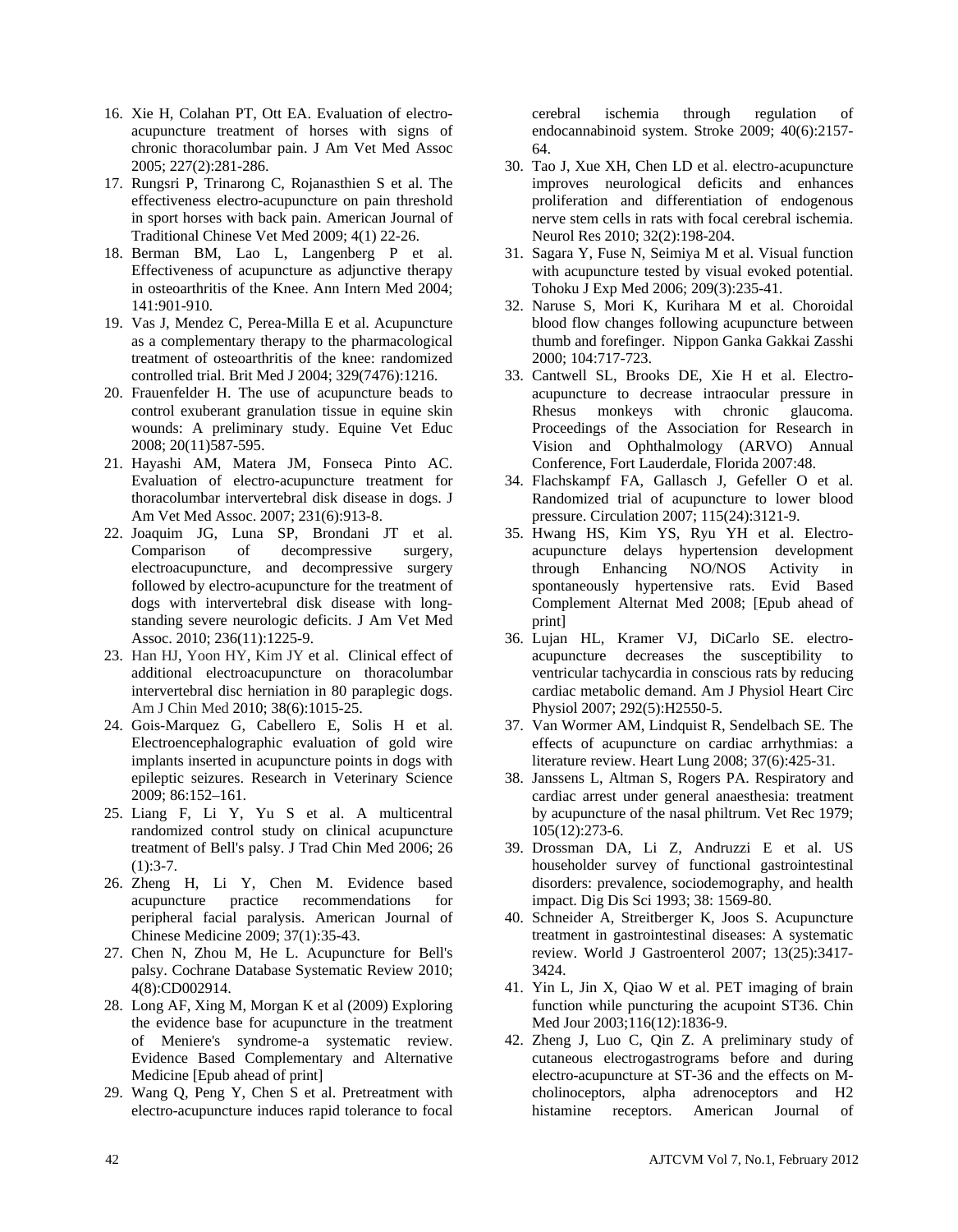Traditional Chinese Veterinary Medicine 2011; 6 (2):23-28.

- 43. Choi MC, Jung JH, Seo MH et al. Ultrasonographic observation of intestinal mobility of dogs after acupunctural stimulation on acupoints ST-36 and BL-27. J Vet Sci 2001; 2(3):221-226.
- 44. Kim HY, Kwon OK, Nam TC. Effect of BL-21 (Wei-Yu) acupoint stimulation on gastric motility following preanesthetic treatment in dogs. J Vet Sci 2000; 1(2):133-8.
- 45. Tabosa A, Yamamura Y, Forno ER et al. Effect of the acupoints ST-36 (Zusanli) and SP-6 (Sanyinjiao) on intestinal myoelectric activity of Wistar rats. Braz J Med Biol Res 2002; 35(6):731-9.
- 46. Streitberger K, Ezzo J, Schneider A. Acupuncture for nausea and vomiting: an update of clinical and experimental studies. Auton Neurosci 2006; 129(1- 2):107-17.
- 47. Schofield WA. Use of acupuncture in equine reproduction. Theriogenology 2008; 70(3):430-4.
- 48. Acupuncture: NIH Consensus Development Program. http://consensus.nih.gov/1997/1997acupuncture107html.htm
- 49. MedlinePlus: Trusted Health Information for You. National Institutes of Health. http:// www.nlm.nih.gov/medlineplus/
- 50. Acupuncture: Review and Analysis of Reports on Controlled Clinical Trials, 2003. World Health Organization. http://apps.who.int/medicine docs/en/ d/Js4926e/
- 51. Chou R, Qaseem A, Snow V et al. Diagnosis and treatment of low back pain: A joint clinical practice guideline from the American College of Physicians and the American Pain Society. Annals of Internal Medicine 2007; 147(7):478-491.<br>American Veterinary Medical
- 52. American Veterinary Medical Association Guidelines on Alternative Therapies, J Am Vet Med Assoc 1996; 209(6):1027-1028.
- 53. AVMA Guidelines for Complementary and Alternative Veterinary Medicine. American Veterinary Medical Association. http:// www.avma.org/issues/policy/comp\_alt\_medicine.asp
- 54. NCCAM Investments related to the American Recovery and Reinvestment Act. NIH: National Center for Complementary and Alternative

Medicine. http://nccam.nih.gov/recovery/

- 55. Morris Animal Foundation. http:// www.morrisanimalfoundation.org/our-research/ studies.html
- 56. American Association of Equine Practitioners. http://www.aaep.org/.
- 57. American Association of Traditional Chinese Veterinary Medicine. http//: www.aatcvm.org
- 58. American Academy of Veterinary Acupuncture. http//:www.aava.org.
- 59. Integrated Pain Management. North Carolina State University College of Veterinary Medicine. http:// www.cvm.ncsu.edu/vth/clinical\_services/ipm/
- 60. Equine Sports Medicine and Imaging. University of Pennsylvania School of Veterinary Medicine http:// www.vet.upenn.edu/HospitalServices/ SportsMedicineandImaging/AboutSportsMedicine/ Acupuncture/tabid/2183/Default.aspx
- 61. Acupuncture Referrals. University of Pennsylvania School of Veterinary Medicine. http:// www.vet.upenn.edu/HowtoReferConsult/ Acupuncture/tabid/1805/Default.aspx
- 62. AVMA-accredited veterinary schools. American Veterinary Medical Association. http:// www.avma.org/education/cvea/colleges\_accredited/ colleges\_accredited.asp
- 63. Chi Institute of Chinese Medicine. http:// www.tcvm.com/
- 64. International Veterinary Acupuncture Society. http://www.ivas.org/
- 65. Medical Acupuncture for Veterinarians. Colorado Veterinary Medical Association. http://colovma.org/ displaycommon.cfm?an=1&subarticlenbr=137
- 66. American Holistic Veterinary Medical Association. http://www.ahvma.org/
- 67. American Journal of Traditional Chinese Veterinary Medicine. http://ajtcvm.org/
- 68. Merriam-Webster Dictionary http://www.merriamwebster.com/dictionary/validity
- 69. White A. A cumulative review of the range and incidence of significant adverse events associated with acupuncture. Acupunct Med 2004; 22(3):122- 33.